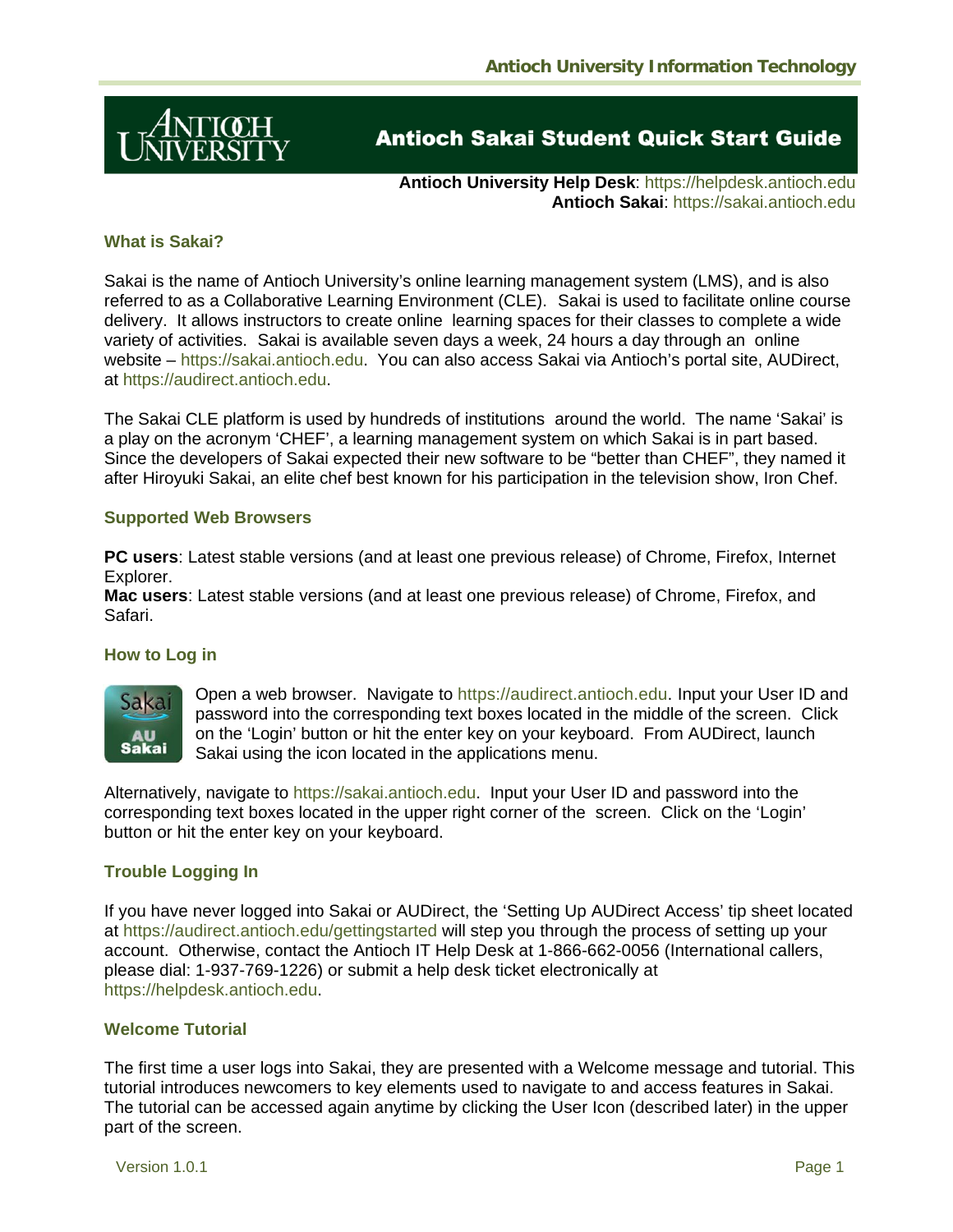# **My Workspace**

After logging into Sakai, you will automatically be taken to your own private space called **My Workspace**. This is the first tab on the left-hand side of the course bar at the top of the page. **My Workspace** includes the 'Message of the Day', where important messages regarding Sakai are posted. Additionally, this space may be used for the following:

|                      | Home in                  |
|----------------------|--------------------------|
| Calendar <b>F</b>    |                          |
| Resources <b>Fil</b> |                          |
| What's New           |                          |
|                      | $Profile$ $\blacksquare$ |
| My Sites             |                          |
| Preferences of       |                          |
| Accounts &           |                          |
| Site Setup           |                          |
| Search 醋             |                          |
|                      | Help $\odot$             |

**Home**: Brings you back to the **My Workspace** home screen Calendar: View an integrated calendar for all sites and add private entries **Resources**: Upload and manage files in your own private storage space **What's New**: Find out the latest information regarding Sakai upgrades **Profile**: Create, update, and manage your Sakai profile; connect with other Sakai users with similar interests **My Sites**: Display your sites and sites you may join **Preferences**: Customize a variety of Sakai settings **Accounts**: View your account details **Site Setup**: Manage your workspace tools **Search**: Search Sakai for specific content **Help**: Get assistance with using Sakai, searching the help content by term or phrase--search results are ranked by relevance

# Reset Button<sup>2</sup>

If you're not sure where you're at, click on the Reset button to take you back to a familiar page in the tool in which you're working.

# **Help Button**

If you need help or have questions while working in Sakai, use the question mark buttons throughout the system.

# **User Icon**

Located in the upper right part of the screen next to the Logout button, clicking the User Icon reveals a menu that allows you to quickly access your Sakai profile, your Sakai preferences, or review the introductory Sakai tutorial for a quick refresher on navigation and access features.

# **Course Links**

To access a course or site in Sakai, click on the course title from the links at the top of the page. Note that you may or may not be able to see all of your course sites. To view course sites that may not be listed in the tabs, use the "More Sites" link (pop up menu).

*Note: Course sites are not viewable to students until they are published by the instructor. If your course site is not listed, contact your instructor or academic department for details on when the course site will be made available.*